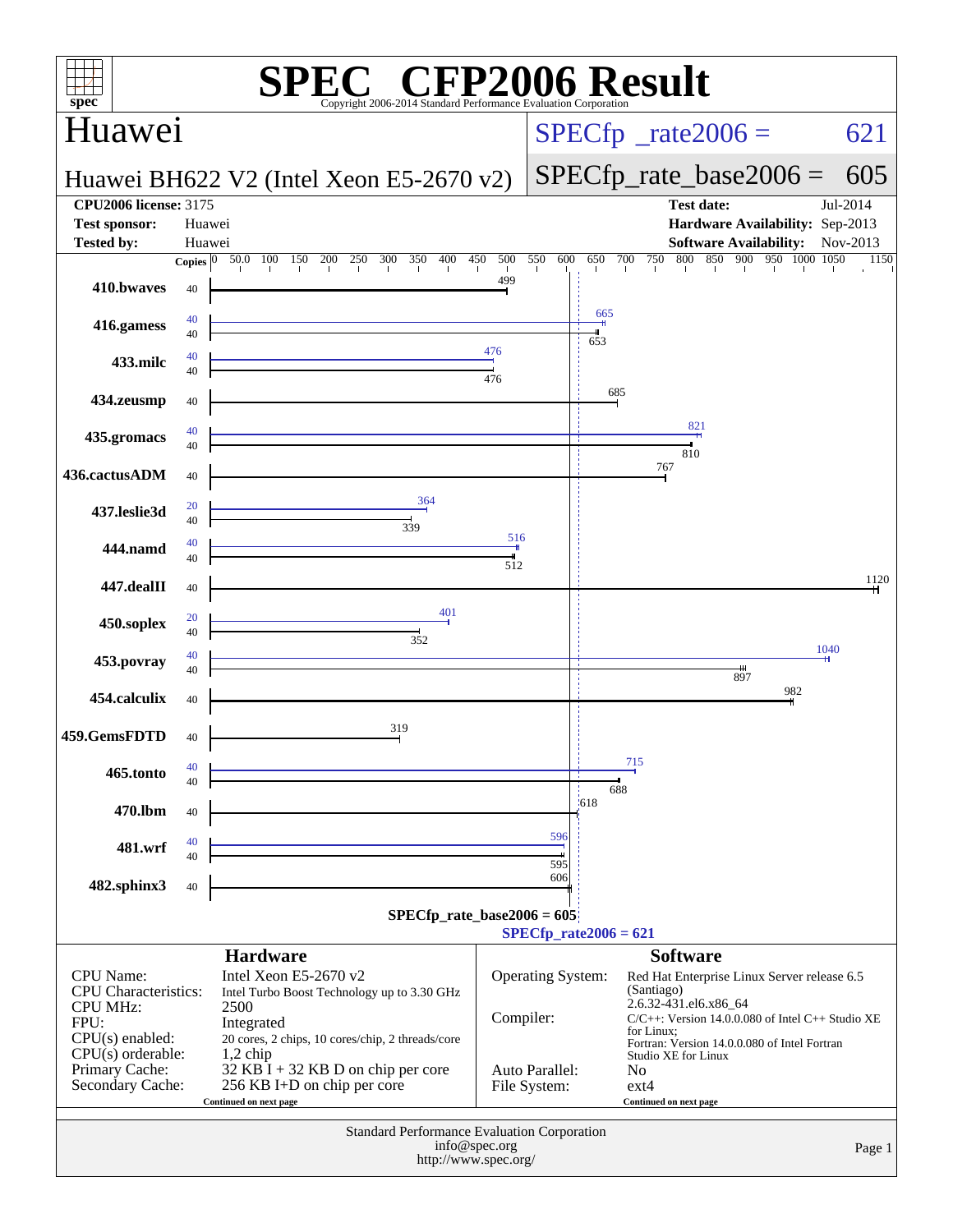

### Huawei

#### $SPECTp_rate2006 = 621$

Huawei BH622 V2 (Intel Xeon E5-2670 v2)

### [SPECfp\\_rate\\_base2006 =](http://www.spec.org/auto/cpu2006/Docs/result-fields.html#SPECfpratebase2006) 605

#### **[CPU2006 license:](http://www.spec.org/auto/cpu2006/Docs/result-fields.html#CPU2006license)** 3175 **[Test date:](http://www.spec.org/auto/cpu2006/Docs/result-fields.html#Testdate)** Jul-2014

**[Test sponsor:](http://www.spec.org/auto/cpu2006/Docs/result-fields.html#Testsponsor)** Huawei **[Hardware Availability:](http://www.spec.org/auto/cpu2006/Docs/result-fields.html#HardwareAvailability)** Sep-2013 **[Tested by:](http://www.spec.org/auto/cpu2006/Docs/result-fields.html#Testedby)** Huawei **[Software Availability:](http://www.spec.org/auto/cpu2006/Docs/result-fields.html#SoftwareAvailability)** Nov-2013 [L3 Cache:](http://www.spec.org/auto/cpu2006/Docs/result-fields.html#L3Cache) 25 MB I+D on chip per chip<br>Other Cache: None [Other Cache:](http://www.spec.org/auto/cpu2006/Docs/result-fields.html#OtherCache) [Memory:](http://www.spec.org/auto/cpu2006/Docs/result-fields.html#Memory) 256 GB (16 x 16 GB 2Rx4 PC3-14900R-13, ECC) [Disk Subsystem:](http://www.spec.org/auto/cpu2006/Docs/result-fields.html#DiskSubsystem) 1 x 300 GB SAS, 10000 RPM [Other Hardware:](http://www.spec.org/auto/cpu2006/Docs/result-fields.html#OtherHardware) None

| <b>System State:</b> | Run 1 |
|----------------------|-------|
| Base Pointers:       | 32/64 |
| Peak Pointers:       | 32/64 |
| Other Software:      | None  |
|                      |       |

In level 3 (multi-user)  $/64$ -bit  $/64$ -bit

|                  | <b>Base</b>     |                |       |                |              | <b>Peak</b>    |              |               |                |              |                |              |                |              |
|------------------|-----------------|----------------|-------|----------------|--------------|----------------|--------------|---------------|----------------|--------------|----------------|--------------|----------------|--------------|
| <b>Benchmark</b> | <b>Copies</b>   | <b>Seconds</b> | Ratio | <b>Seconds</b> | <b>Ratio</b> | <b>Seconds</b> | <b>Ratio</b> | <b>Copies</b> | <b>Seconds</b> | <b>Ratio</b> | <b>Seconds</b> | <b>Ratio</b> | <b>Seconds</b> | <b>Ratio</b> |
| 410.bwayes       | 40              | 1088           | 499   | 1088           | 499          | 1089           | 499          | 40            | 1088           | 499          | 1088           | 499          | 1089           | 499          |
| 416.gamess       | 40              | 1197           | 654   | 1200           | 653          | 1204           | 650          | 40            | 1178           | 665          | 1186           | 660          | 1178           | 665          |
| $433$ .milc      | 40              | 771            | 476   | 771            | 476          | 771            | 476          | 40            | 770            | 477          | 771            | 476          | 771            | 476          |
| 434.zeusmp       | 40              | 531            | 685   | 530            | 686          | 531            | 685          | 40            | 531            | 685          | 530            | 686          | 531            | 685          |
| 435.gromacs      | 40              | 353            | 809   | 353            | <b>810</b>   | 352            | 812          | 40            | 346            | 826          | 349            | 819          | 348            | 821          |
| 436.cactusADM    | 40              | 622            | 768   | 623            | 767          | 624            | 766          | 40            | 622            | 768          | 623            | 767          | 624            | 766          |
| 437.leslie3d     | 40              | 1111           | 338   | <b>1110</b>    | 339          | 1110           | 339          | 20            | 517            | 364          | 516            | 364          | 516            | 365          |
| 444.namd         | 40 <sup>1</sup> | 631            | 508   | 627            | 512          | 626            | 513          | 40            | 618            | 519          | 621            | 516          | 622            | 516          |
| 447.dealII       | 40              | 407            | 1120  | 409            | 1120         | 406            | 1130         | 40            | 407            | <b>1120</b>  | 409            | 1120         | 406            | 1130         |
| $450$ .soplex    | 40              | 947            | 352   | 947            | 352          | 947            | 352l         | 20            | 415            | 402          | 416            | 401          | 416            | 401          |
| 453.povray       | 40 <sup>1</sup> | 238            | 894   | 236            | 902          | 237            | 897          | 40            | 204            | 1040         | 204            | 1040         | 205            | 1040         |
| 454.calculix     | 40              | 337            | 978   | 336            | 982          | 336            | 982          | 40            | 337            | 978          | 336            | 982          | 336            | 982          |
| 459.GemsFDTD     | 40              | 1332           | 319   | 1331           | 319          | 1333           | 318          | 40            | 1332           | 319          | 1331           | 319          | 1333           | 318          |
| 465.tonto        | 40              | 573            | 687   | 571            | 689          | 572            | 688          | 40            | 551            | 714          | 550            | 716          | 550            | 715          |
| 470.1bm          | 40 <sup>1</sup> | 889            | 618   | 889            | 618          | 889            | 619          | 40            | 889            | 618          | 889            | 618          | 889            | 619          |
| 481.wrf          | 40              | 749            | 596   | 751            | 595          | 755            | 591          | 40            | 750            | 596          | 750            | 596          | 750            | 596          |
| 482.sphinx3      | 40              | 1287           | 606   | 1283           | 608          | 1293           | 603          | 40            | 1287           | 606          | 1283           | 608          | 1293           | 603          |

#### **[Submit Notes](http://www.spec.org/auto/cpu2006/Docs/result-fields.html#SubmitNotes)**

 The numactl mechanism was used to bind copies to processors. The config file option 'submit' was used to generate numactl commands to bind each copy to a specific processor. For details, please see the config file.

#### **[Operating System Notes](http://www.spec.org/auto/cpu2006/Docs/result-fields.html#OperatingSystemNotes)**

Stack size set to unlimited using "ulimit -s unlimited"

#### **[Platform Notes](http://www.spec.org/auto/cpu2006/Docs/result-fields.html#PlatformNotes)**

 BIOS configuration: Set Power Efficiency Mode to Custom Baseboard Management Controller used to adjust the fan speed to 100%

Continued on next page

Standard Performance Evaluation Corporation [info@spec.org](mailto:info@spec.org) <http://www.spec.org/>

Page 2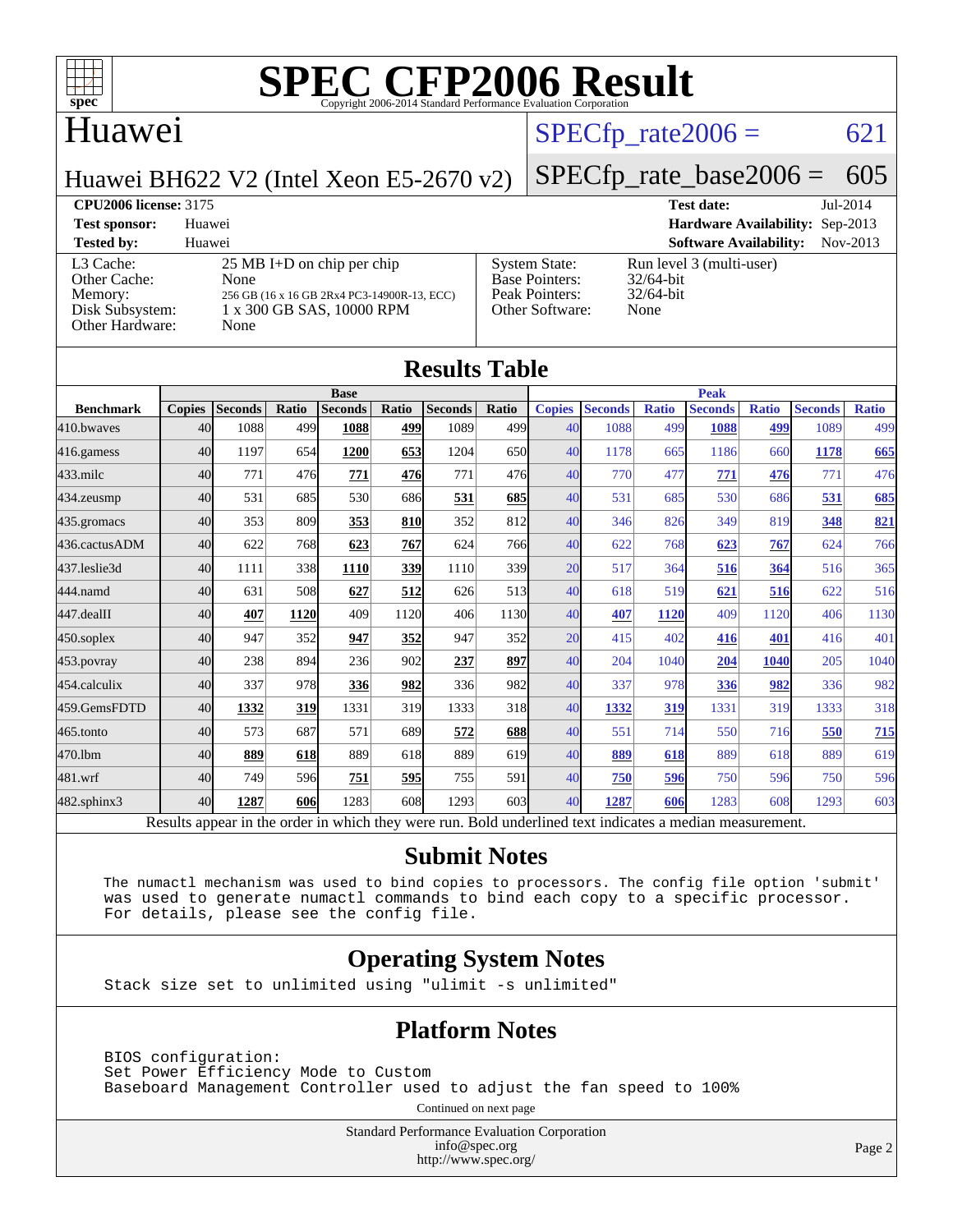

#### Huawei

 $SPECTp\_rate2006 = 621$ 

Huawei BH622 V2 (Intel Xeon E5-2670 v2)

[SPECfp\\_rate\\_base2006 =](http://www.spec.org/auto/cpu2006/Docs/result-fields.html#SPECfpratebase2006) 605

**[CPU2006 license:](http://www.spec.org/auto/cpu2006/Docs/result-fields.html#CPU2006license)** 3175 **[Test date:](http://www.spec.org/auto/cpu2006/Docs/result-fields.html#Testdate)** Jul-2014 **[Test sponsor:](http://www.spec.org/auto/cpu2006/Docs/result-fields.html#Testsponsor)** Huawei **[Hardware Availability:](http://www.spec.org/auto/cpu2006/Docs/result-fields.html#HardwareAvailability)** Sep-2013 **[Tested by:](http://www.spec.org/auto/cpu2006/Docs/result-fields.html#Testedby)** Huawei **[Software Availability:](http://www.spec.org/auto/cpu2006/Docs/result-fields.html#SoftwareAvailability)** Nov-2013

#### **[Platform Notes \(Continued\)](http://www.spec.org/auto/cpu2006/Docs/result-fields.html#PlatformNotes)**

Standard Performance Evaluation Corporation Sysinfo program /spec14/config/sysinfo.rev6818 \$Rev: 6818 \$ \$Date:: 2012-07-17 #\$ e86d102572650a6e4d596a3cee98f191 running on localhost Sun Jul 27 06:42:25 2014 This section contains SUT (System Under Test) info as seen by some common utilities. To remove or add to this section, see: <http://www.spec.org/cpu2006/Docs/config.html#sysinfo> From /proc/cpuinfo model name : Intel(R) Xeon(R) CPU E5-2670 v2 @ 2.50GHz 2 "physical id"s (chips) 40 "processors" cores, siblings (Caution: counting these is hw and system dependent. The following excerpts from /proc/cpuinfo might not be reliable. Use with caution.) cpu cores : 10 siblings : 20 physical 0: cores 0 1 2 3 4 8 9 10 11 12 physical 1: cores 0 1 2 3 4 8 9 10 11 12 cache size : 25600 KB From /proc/meminfo<br>MemTotal: 264478184 kB HugePages\_Total: 0<br>Hugepagesize: 2048 kB Hugepagesize: /usr/bin/lsb\_release -d Red Hat Enterprise Linux Server release 6.5 (Santiago) From /etc/\*release\* /etc/\*version\* redhat-release: Red Hat Enterprise Linux Server release 6.5 (Santiago) system-release: Red Hat Enterprise Linux Server release 6.5 (Santiago) system-release-cpe: cpe:/o:redhat:enterprise\_linux:6server:ga:server uname -a: Linux localhost 2.6.32-431.el6.x86\_64 #1 SMP Sun Nov 10 22:19:54 EST 2013 x86\_64 x86\_64 x86\_64 GNU/Linux run-level 3 Jul 26 19:00 SPEC is set to: /spec14 Filesystem Type Size Used-Avail-Use%-Mounted-on-<br>  $\sqrt{\text{dev/sda2}}$  ext4 272G 63G 196G 25%-/ /dev/sda2 ext4 272G 63G 196G 25% / Additional information from dmidecode: BIOS Insyde Corp. RMIBV629 05/12/2014 Memory: 4x Hynix HMT42GR7AFR4C-RD 16 GB 1866 MHz 2 rank 8x NO DIMM NO DIMM 12x Samsung M393B2G70DB0-CMA 16 GB 1866 MHz 2 rank (End of data from sysinfo program)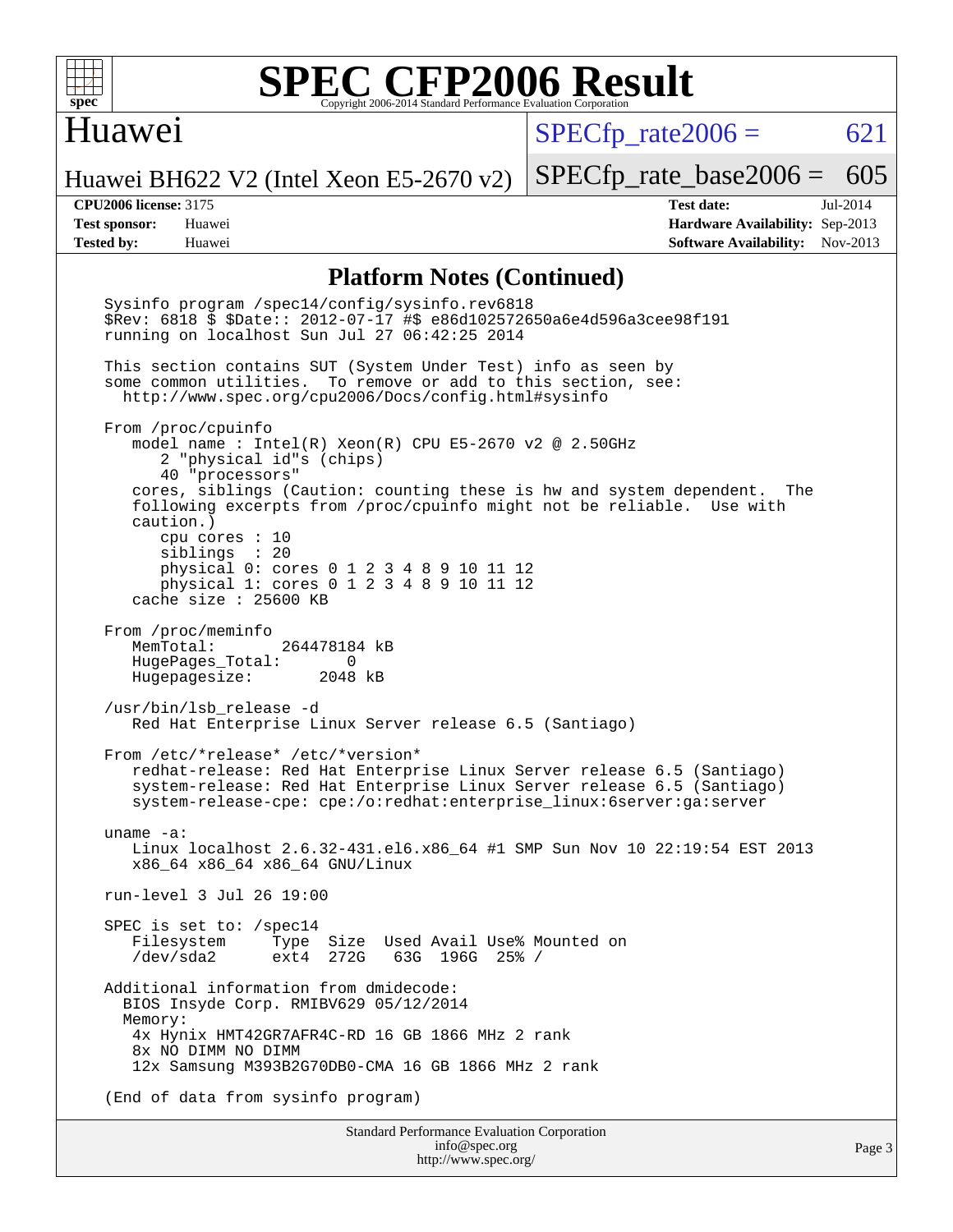

#### Huawei

 $SPECTp\_rate2006 = 621$ 

Huawei BH622 V2 (Intel Xeon E5-2670 v2)

#### **[CPU2006 license:](http://www.spec.org/auto/cpu2006/Docs/result-fields.html#CPU2006license)** 3175 **[Test date:](http://www.spec.org/auto/cpu2006/Docs/result-fields.html#Testdate)** Jul-2014

[SPECfp\\_rate\\_base2006 =](http://www.spec.org/auto/cpu2006/Docs/result-fields.html#SPECfpratebase2006) 605

**[Test sponsor:](http://www.spec.org/auto/cpu2006/Docs/result-fields.html#Testsponsor)** Huawei **[Hardware Availability:](http://www.spec.org/auto/cpu2006/Docs/result-fields.html#HardwareAvailability)** Sep-2013 **[Tested by:](http://www.spec.org/auto/cpu2006/Docs/result-fields.html#Testedby)** Huawei **[Software Availability:](http://www.spec.org/auto/cpu2006/Docs/result-fields.html#SoftwareAvailability)** Nov-2013

#### **[General Notes](http://www.spec.org/auto/cpu2006/Docs/result-fields.html#GeneralNotes)**

Environment variables set by runspec before the start of the run: LD LIBRARY PATH = "/spec14/libs/32:/spec14/libs/64:/spec14/sh"

 Binaries compiled on a system with 1x Core i7-860 CPU + 8GB memory using RedHat EL 6.4 Transparent Huge Pages enabled with: echo always > /sys/kernel/mm/redhat\_transparent\_hugepage/enabled Filesystem page cache cleared with: echo 1> /proc/sys/vm/drop\_caches runspec command invoked through numactl i.e.: numactl --interleave=all runspec <etc>

#### **[Base Compiler Invocation](http://www.spec.org/auto/cpu2006/Docs/result-fields.html#BaseCompilerInvocation)**

[C benchmarks](http://www.spec.org/auto/cpu2006/Docs/result-fields.html#Cbenchmarks):  $\text{icc}$   $-\text{m64}$ 

[C++ benchmarks:](http://www.spec.org/auto/cpu2006/Docs/result-fields.html#CXXbenchmarks) [icpc -m64](http://www.spec.org/cpu2006/results/res2014q3/cpu2006-20140727-30629.flags.html#user_CXXbase_intel_icpc_64bit_bedb90c1146cab66620883ef4f41a67e)

[Fortran benchmarks](http://www.spec.org/auto/cpu2006/Docs/result-fields.html#Fortranbenchmarks): [ifort -m64](http://www.spec.org/cpu2006/results/res2014q3/cpu2006-20140727-30629.flags.html#user_FCbase_intel_ifort_64bit_ee9d0fb25645d0210d97eb0527dcc06e)

[Benchmarks using both Fortran and C](http://www.spec.org/auto/cpu2006/Docs/result-fields.html#BenchmarksusingbothFortranandC): [icc -m64](http://www.spec.org/cpu2006/results/res2014q3/cpu2006-20140727-30629.flags.html#user_CC_FCbase_intel_icc_64bit_0b7121f5ab7cfabee23d88897260401c) [ifort -m64](http://www.spec.org/cpu2006/results/res2014q3/cpu2006-20140727-30629.flags.html#user_CC_FCbase_intel_ifort_64bit_ee9d0fb25645d0210d97eb0527dcc06e)

### **[Base Portability Flags](http://www.spec.org/auto/cpu2006/Docs/result-fields.html#BasePortabilityFlags)**

| 410.bwaves: -DSPEC CPU LP64                  |                                                                |
|----------------------------------------------|----------------------------------------------------------------|
| 416.gamess: - DSPEC_CPU_LP64                 |                                                                |
| 433.milc: -DSPEC CPU LP64                    |                                                                |
| 434.zeusmp: - DSPEC_CPU_LP64                 |                                                                |
| 435.gromacs: -DSPEC_CPU_LP64 -nofor_main     |                                                                |
| 436.cactusADM: - DSPEC CPU LP64 - nofor main |                                                                |
| 437.leslie3d: -DSPEC CPU LP64                |                                                                |
| 444.namd: -DSPEC CPU LP64                    |                                                                |
| 447.dealII: -DSPEC CPU LP64                  |                                                                |
| 450.soplex: -DSPEC_CPU_LP64                  |                                                                |
| 453.povray: -DSPEC_CPU_LP64                  |                                                                |
| 454.calculix: - DSPEC CPU LP64 - nofor main  |                                                                |
| 459.GemsFDTD: -DSPEC CPU LP64                |                                                                |
| 465.tonto: - DSPEC CPU LP64                  |                                                                |
| 470.1bm: - DSPEC CPU LP64                    |                                                                |
|                                              | 481.wrf: -DSPEC CPU_LP64 -DSPEC_CPU_CASE_FLAG -DSPEC_CPU_LINUX |
| 482.sphinx3: -DSPEC CPU LP64                 |                                                                |
|                                              |                                                                |

| <b>Standard Performance Evaluation Corporation</b> |
|----------------------------------------------------|
| info@spec.org                                      |
| http://www.spec.org/                               |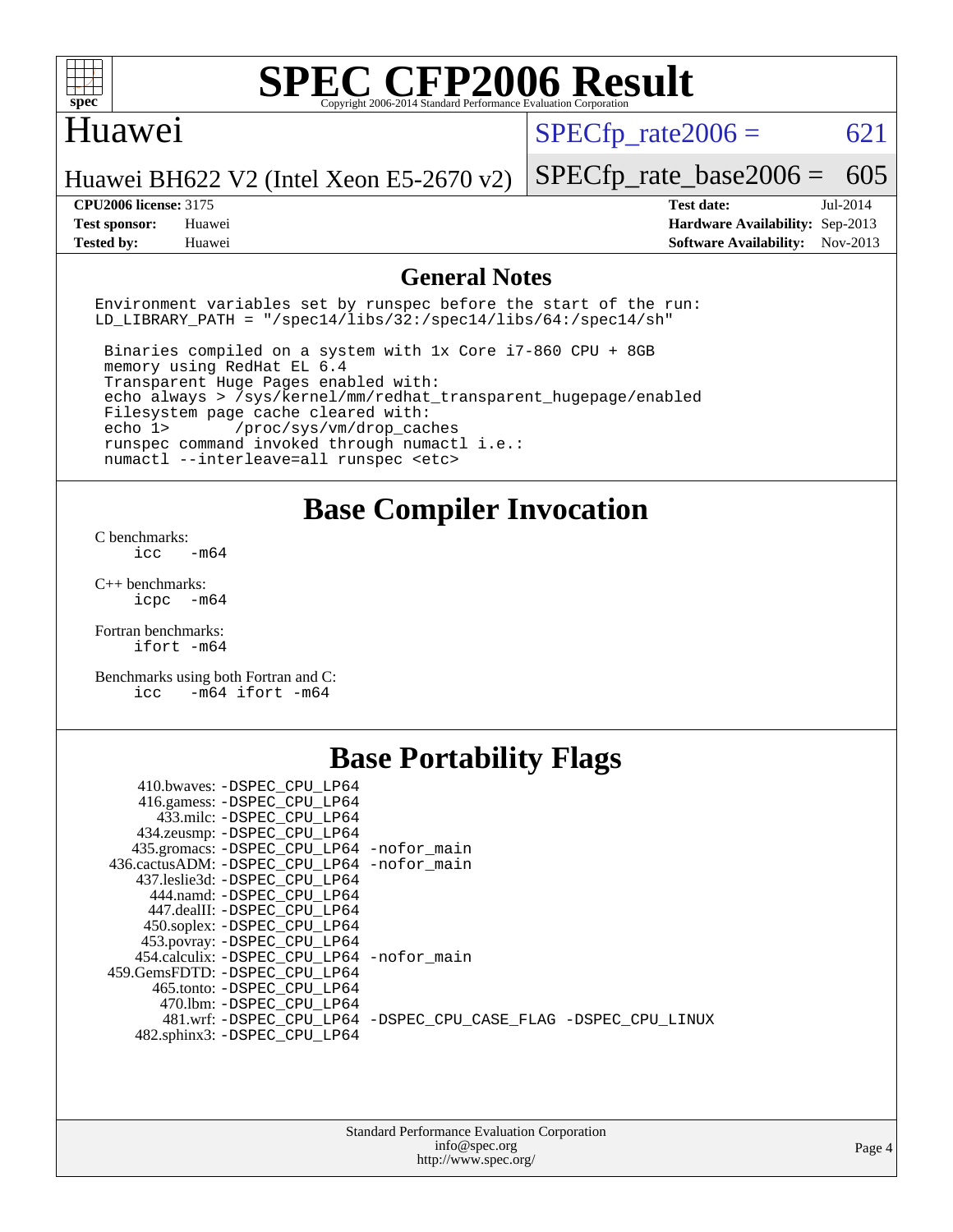

### Huawei

 $SPECTp\_rate2006 = 621$ 

Huawei BH622 V2 (Intel Xeon E5-2670 v2) [SPECfp\\_rate\\_base2006 =](http://www.spec.org/auto/cpu2006/Docs/result-fields.html#SPECfpratebase2006) 605

**[Tested by:](http://www.spec.org/auto/cpu2006/Docs/result-fields.html#Testedby)** Huawei **[Software Availability:](http://www.spec.org/auto/cpu2006/Docs/result-fields.html#SoftwareAvailability)** Nov-2013

**[CPU2006 license:](http://www.spec.org/auto/cpu2006/Docs/result-fields.html#CPU2006license)** 3175 **[Test date:](http://www.spec.org/auto/cpu2006/Docs/result-fields.html#Testdate)** Jul-2014 **[Test sponsor:](http://www.spec.org/auto/cpu2006/Docs/result-fields.html#Testsponsor)** Huawei **[Hardware Availability:](http://www.spec.org/auto/cpu2006/Docs/result-fields.html#HardwareAvailability)** Sep-2013

### **[Base Optimization Flags](http://www.spec.org/auto/cpu2006/Docs/result-fields.html#BaseOptimizationFlags)**

[C benchmarks](http://www.spec.org/auto/cpu2006/Docs/result-fields.html#Cbenchmarks):

[-xAVX](http://www.spec.org/cpu2006/results/res2014q3/cpu2006-20140727-30629.flags.html#user_CCbase_f-xAVX) [-ipo](http://www.spec.org/cpu2006/results/res2014q3/cpu2006-20140727-30629.flags.html#user_CCbase_f-ipo) [-O3](http://www.spec.org/cpu2006/results/res2014q3/cpu2006-20140727-30629.flags.html#user_CCbase_f-O3) [-no-prec-div](http://www.spec.org/cpu2006/results/res2014q3/cpu2006-20140727-30629.flags.html#user_CCbase_f-no-prec-div) [-opt-prefetch](http://www.spec.org/cpu2006/results/res2014q3/cpu2006-20140727-30629.flags.html#user_CCbase_f-opt-prefetch) [-auto-p32](http://www.spec.org/cpu2006/results/res2014q3/cpu2006-20140727-30629.flags.html#user_CCbase_f-auto-p32) [-ansi-alias](http://www.spec.org/cpu2006/results/res2014q3/cpu2006-20140727-30629.flags.html#user_CCbase_f-ansi-alias) [-opt-mem-layout-trans=3](http://www.spec.org/cpu2006/results/res2014q3/cpu2006-20140727-30629.flags.html#user_CCbase_f-opt-mem-layout-trans_a7b82ad4bd7abf52556d4961a2ae94d5)

[C++ benchmarks:](http://www.spec.org/auto/cpu2006/Docs/result-fields.html#CXXbenchmarks)

[-xAVX](http://www.spec.org/cpu2006/results/res2014q3/cpu2006-20140727-30629.flags.html#user_CXXbase_f-xAVX) [-ipo](http://www.spec.org/cpu2006/results/res2014q3/cpu2006-20140727-30629.flags.html#user_CXXbase_f-ipo) [-O3](http://www.spec.org/cpu2006/results/res2014q3/cpu2006-20140727-30629.flags.html#user_CXXbase_f-O3) [-no-prec-div](http://www.spec.org/cpu2006/results/res2014q3/cpu2006-20140727-30629.flags.html#user_CXXbase_f-no-prec-div) [-opt-prefetch](http://www.spec.org/cpu2006/results/res2014q3/cpu2006-20140727-30629.flags.html#user_CXXbase_f-opt-prefetch) [-auto-p32](http://www.spec.org/cpu2006/results/res2014q3/cpu2006-20140727-30629.flags.html#user_CXXbase_f-auto-p32) [-ansi-alias](http://www.spec.org/cpu2006/results/res2014q3/cpu2006-20140727-30629.flags.html#user_CXXbase_f-ansi-alias) [-opt-mem-layout-trans=3](http://www.spec.org/cpu2006/results/res2014q3/cpu2006-20140727-30629.flags.html#user_CXXbase_f-opt-mem-layout-trans_a7b82ad4bd7abf52556d4961a2ae94d5)

[Fortran benchmarks](http://www.spec.org/auto/cpu2006/Docs/result-fields.html#Fortranbenchmarks): [-xAVX](http://www.spec.org/cpu2006/results/res2014q3/cpu2006-20140727-30629.flags.html#user_FCbase_f-xAVX) [-ipo](http://www.spec.org/cpu2006/results/res2014q3/cpu2006-20140727-30629.flags.html#user_FCbase_f-ipo) [-O3](http://www.spec.org/cpu2006/results/res2014q3/cpu2006-20140727-30629.flags.html#user_FCbase_f-O3) [-no-prec-div](http://www.spec.org/cpu2006/results/res2014q3/cpu2006-20140727-30629.flags.html#user_FCbase_f-no-prec-div) [-opt-prefetch](http://www.spec.org/cpu2006/results/res2014q3/cpu2006-20140727-30629.flags.html#user_FCbase_f-opt-prefetch)

[Benchmarks using both Fortran and C](http://www.spec.org/auto/cpu2006/Docs/result-fields.html#BenchmarksusingbothFortranandC):

[-xAVX](http://www.spec.org/cpu2006/results/res2014q3/cpu2006-20140727-30629.flags.html#user_CC_FCbase_f-xAVX) [-ipo](http://www.spec.org/cpu2006/results/res2014q3/cpu2006-20140727-30629.flags.html#user_CC_FCbase_f-ipo) [-O3](http://www.spec.org/cpu2006/results/res2014q3/cpu2006-20140727-30629.flags.html#user_CC_FCbase_f-O3) [-no-prec-div](http://www.spec.org/cpu2006/results/res2014q3/cpu2006-20140727-30629.flags.html#user_CC_FCbase_f-no-prec-div) [-opt-prefetch](http://www.spec.org/cpu2006/results/res2014q3/cpu2006-20140727-30629.flags.html#user_CC_FCbase_f-opt-prefetch) [-auto-p32](http://www.spec.org/cpu2006/results/res2014q3/cpu2006-20140727-30629.flags.html#user_CC_FCbase_f-auto-p32) [-ansi-alias](http://www.spec.org/cpu2006/results/res2014q3/cpu2006-20140727-30629.flags.html#user_CC_FCbase_f-ansi-alias) [-opt-mem-layout-trans=3](http://www.spec.org/cpu2006/results/res2014q3/cpu2006-20140727-30629.flags.html#user_CC_FCbase_f-opt-mem-layout-trans_a7b82ad4bd7abf52556d4961a2ae94d5)

## **[Peak Compiler Invocation](http://www.spec.org/auto/cpu2006/Docs/result-fields.html#PeakCompilerInvocation)**

[C benchmarks](http://www.spec.org/auto/cpu2006/Docs/result-fields.html#Cbenchmarks):  $icc$   $-m64$ 

[C++ benchmarks \(except as noted below\):](http://www.spec.org/auto/cpu2006/Docs/result-fields.html#CXXbenchmarksexceptasnotedbelow) [icpc -m64](http://www.spec.org/cpu2006/results/res2014q3/cpu2006-20140727-30629.flags.html#user_CXXpeak_intel_icpc_64bit_bedb90c1146cab66620883ef4f41a67e)

450.soplex: [icpc -m32](http://www.spec.org/cpu2006/results/res2014q3/cpu2006-20140727-30629.flags.html#user_peakCXXLD450_soplex_intel_icpc_4e5a5ef1a53fd332b3c49e69c3330699)

[Fortran benchmarks](http://www.spec.org/auto/cpu2006/Docs/result-fields.html#Fortranbenchmarks): [ifort -m64](http://www.spec.org/cpu2006/results/res2014q3/cpu2006-20140727-30629.flags.html#user_FCpeak_intel_ifort_64bit_ee9d0fb25645d0210d97eb0527dcc06e)

[Benchmarks using both Fortran and C](http://www.spec.org/auto/cpu2006/Docs/result-fields.html#BenchmarksusingbothFortranandC):<br>icc -m64 ifort -m64  $-m64$  ifort  $-m64$ 

### **[Peak Portability Flags](http://www.spec.org/auto/cpu2006/Docs/result-fields.html#PeakPortabilityFlags)**

| 410.bwaves: - DSPEC CPU LP64                |  |
|---------------------------------------------|--|
| 416.gamess: -DSPEC_CPU_LP64                 |  |
| 433.milc: - DSPEC_CPU LP64                  |  |
| 434.zeusmp: -DSPEC_CPU_LP64                 |  |
| 435.gromacs: -DSPEC_CPU_LP64 -nofor_main    |  |
| 436.cactusADM: -DSPEC CPU LP64 -nofor main  |  |
| 437.leslie3d: -DSPEC CPU LP64               |  |
| 444.namd: - DSPEC CPU LP64                  |  |
| 447.dealII: -DSPEC CPU LP64                 |  |
| 453.povray: -DSPEC_CPU_LP64                 |  |
| 454.calculix: - DSPEC CPU LP64 - nofor main |  |
| 459.GemsFDTD: - DSPEC_CPU_LP64              |  |

Continued on next page

Standard Performance Evaluation Corporation [info@spec.org](mailto:info@spec.org) <http://www.spec.org/>

Page 5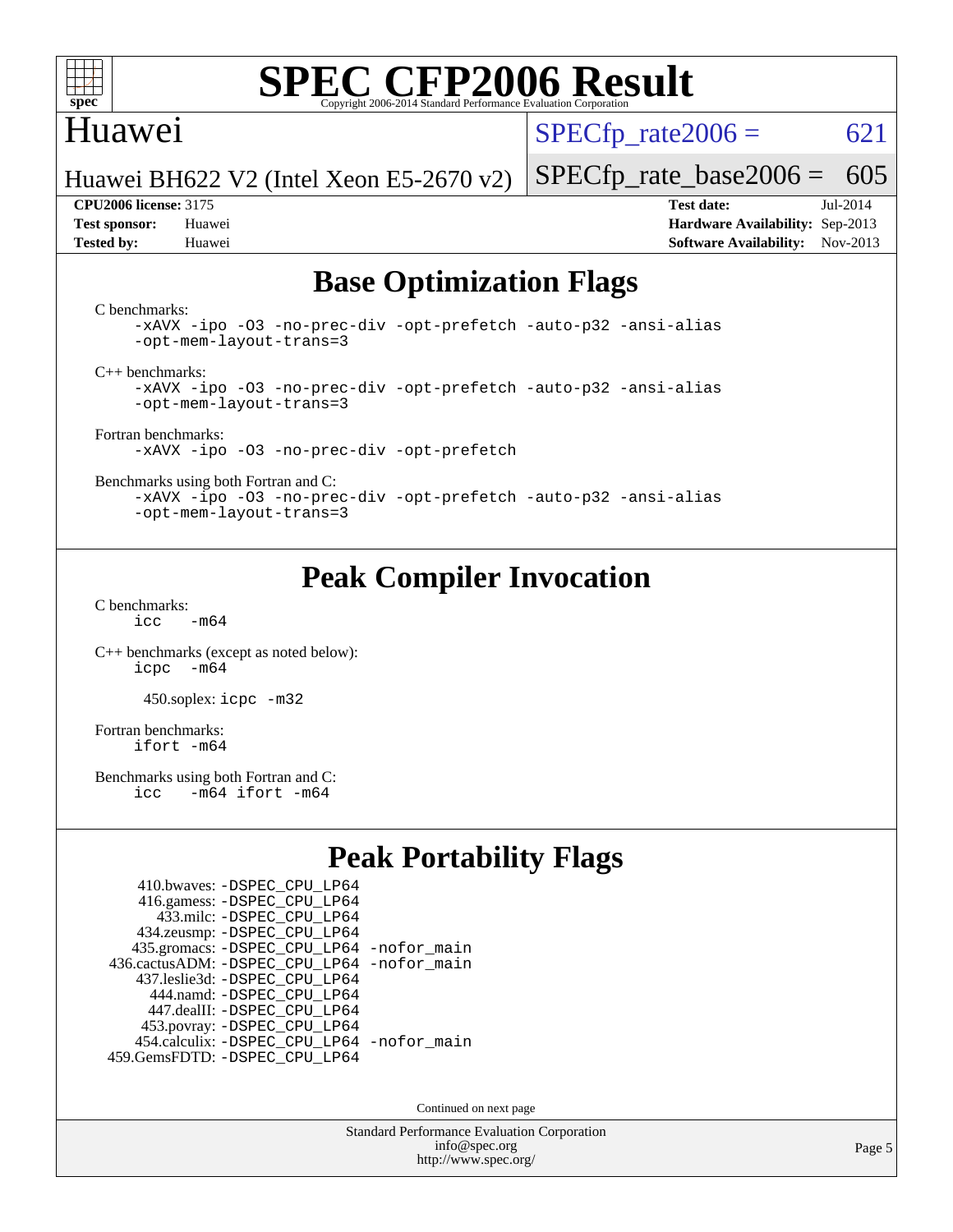

### Huawei

 $SPECTp\_rate2006 = 621$ 

Huawei BH622 V2 (Intel Xeon E5-2670 v2)

[SPECfp\\_rate\\_base2006 =](http://www.spec.org/auto/cpu2006/Docs/result-fields.html#SPECfpratebase2006) 605

**[CPU2006 license:](http://www.spec.org/auto/cpu2006/Docs/result-fields.html#CPU2006license)** 3175 **[Test date:](http://www.spec.org/auto/cpu2006/Docs/result-fields.html#Testdate)** Jul-2014 **[Test sponsor:](http://www.spec.org/auto/cpu2006/Docs/result-fields.html#Testsponsor)** Huawei **[Hardware Availability:](http://www.spec.org/auto/cpu2006/Docs/result-fields.html#HardwareAvailability)** Sep-2013 **[Tested by:](http://www.spec.org/auto/cpu2006/Docs/result-fields.html#Testedby)** Huawei **[Software Availability:](http://www.spec.org/auto/cpu2006/Docs/result-fields.html#SoftwareAvailability)** Nov-2013

# **[Peak Portability Flags \(Continued\)](http://www.spec.org/auto/cpu2006/Docs/result-fields.html#PeakPortabilityFlags)**

 465.tonto: [-DSPEC\\_CPU\\_LP64](http://www.spec.org/cpu2006/results/res2014q3/cpu2006-20140727-30629.flags.html#suite_peakPORTABILITY465_tonto_DSPEC_CPU_LP64) 470.lbm: [-DSPEC\\_CPU\\_LP64](http://www.spec.org/cpu2006/results/res2014q3/cpu2006-20140727-30629.flags.html#suite_peakPORTABILITY470_lbm_DSPEC_CPU_LP64) 482.sphinx3: [-DSPEC\\_CPU\\_LP64](http://www.spec.org/cpu2006/results/res2014q3/cpu2006-20140727-30629.flags.html#suite_peakPORTABILITY482_sphinx3_DSPEC_CPU_LP64)

481.wrf: [-DSPEC\\_CPU\\_LP64](http://www.spec.org/cpu2006/results/res2014q3/cpu2006-20140727-30629.flags.html#suite_peakPORTABILITY481_wrf_DSPEC_CPU_LP64) [-DSPEC\\_CPU\\_CASE\\_FLAG](http://www.spec.org/cpu2006/results/res2014q3/cpu2006-20140727-30629.flags.html#b481.wrf_peakCPORTABILITY_DSPEC_CPU_CASE_FLAG) [-DSPEC\\_CPU\\_LINUX](http://www.spec.org/cpu2006/results/res2014q3/cpu2006-20140727-30629.flags.html#b481.wrf_peakCPORTABILITY_DSPEC_CPU_LINUX)

## **[Peak Optimization Flags](http://www.spec.org/auto/cpu2006/Docs/result-fields.html#PeakOptimizationFlags)**

[C benchmarks](http://www.spec.org/auto/cpu2006/Docs/result-fields.html#Cbenchmarks):

 433.milc: [-xAVX](http://www.spec.org/cpu2006/results/res2014q3/cpu2006-20140727-30629.flags.html#user_peakPASS2_CFLAGSPASS2_LDFLAGS433_milc_f-xAVX)(pass 2) [-prof-gen](http://www.spec.org/cpu2006/results/res2014q3/cpu2006-20140727-30629.flags.html#user_peakPASS1_CFLAGSPASS1_LDFLAGS433_milc_prof_gen_e43856698f6ca7b7e442dfd80e94a8fc)(pass 1) [-ipo](http://www.spec.org/cpu2006/results/res2014q3/cpu2006-20140727-30629.flags.html#user_peakPASS2_CFLAGSPASS2_LDFLAGS433_milc_f-ipo)(pass 2) [-O3](http://www.spec.org/cpu2006/results/res2014q3/cpu2006-20140727-30629.flags.html#user_peakPASS2_CFLAGSPASS2_LDFLAGS433_milc_f-O3)(pass 2) [-no-prec-div](http://www.spec.org/cpu2006/results/res2014q3/cpu2006-20140727-30629.flags.html#user_peakPASS2_CFLAGSPASS2_LDFLAGS433_milc_f-no-prec-div)(pass 2) [-opt-mem-layout-trans=3](http://www.spec.org/cpu2006/results/res2014q3/cpu2006-20140727-30629.flags.html#user_peakPASS2_CFLAGS433_milc_f-opt-mem-layout-trans_a7b82ad4bd7abf52556d4961a2ae94d5)(pass 2) [-prof-use](http://www.spec.org/cpu2006/results/res2014q3/cpu2006-20140727-30629.flags.html#user_peakPASS2_CFLAGSPASS2_LDFLAGS433_milc_prof_use_bccf7792157ff70d64e32fe3e1250b55)(pass 2) [-auto-ilp32](http://www.spec.org/cpu2006/results/res2014q3/cpu2006-20140727-30629.flags.html#user_peakCOPTIMIZE433_milc_f-auto-ilp32)

 $470$ .lbm: basepeak = yes

 $482$ .sphinx3: basepeak = yes

#### [C++ benchmarks:](http://www.spec.org/auto/cpu2006/Docs/result-fields.html#CXXbenchmarks)

 444.namd: [-xAVX](http://www.spec.org/cpu2006/results/res2014q3/cpu2006-20140727-30629.flags.html#user_peakPASS2_CXXFLAGSPASS2_LDFLAGS444_namd_f-xAVX)(pass 2) [-prof-gen](http://www.spec.org/cpu2006/results/res2014q3/cpu2006-20140727-30629.flags.html#user_peakPASS1_CXXFLAGSPASS1_LDFLAGS444_namd_prof_gen_e43856698f6ca7b7e442dfd80e94a8fc)(pass 1) [-ipo](http://www.spec.org/cpu2006/results/res2014q3/cpu2006-20140727-30629.flags.html#user_peakPASS2_CXXFLAGSPASS2_LDFLAGS444_namd_f-ipo)(pass 2) [-O3](http://www.spec.org/cpu2006/results/res2014q3/cpu2006-20140727-30629.flags.html#user_peakPASS2_CXXFLAGSPASS2_LDFLAGS444_namd_f-O3)(pass 2) [-no-prec-div](http://www.spec.org/cpu2006/results/res2014q3/cpu2006-20140727-30629.flags.html#user_peakPASS2_CXXFLAGSPASS2_LDFLAGS444_namd_f-no-prec-div)(pass 2) [-opt-mem-layout-trans=3](http://www.spec.org/cpu2006/results/res2014q3/cpu2006-20140727-30629.flags.html#user_peakPASS2_CXXFLAGS444_namd_f-opt-mem-layout-trans_a7b82ad4bd7abf52556d4961a2ae94d5)(pass 2) [-prof-use](http://www.spec.org/cpu2006/results/res2014q3/cpu2006-20140727-30629.flags.html#user_peakPASS2_CXXFLAGSPASS2_LDFLAGS444_namd_prof_use_bccf7792157ff70d64e32fe3e1250b55)(pass 2) [-fno-alias](http://www.spec.org/cpu2006/results/res2014q3/cpu2006-20140727-30629.flags.html#user_peakCXXOPTIMIZE444_namd_f-no-alias_694e77f6c5a51e658e82ccff53a9e63a) [-auto-ilp32](http://www.spec.org/cpu2006/results/res2014q3/cpu2006-20140727-30629.flags.html#user_peakCXXOPTIMIZE444_namd_f-auto-ilp32)

447.dealII: basepeak = yes

 $450$ .soplex:  $-x$ AVX(pass 2)  $-p$ rof-gen(pass 1)  $-i$ po(pass 2)  $-03$ (pass 2) [-no-prec-div](http://www.spec.org/cpu2006/results/res2014q3/cpu2006-20140727-30629.flags.html#user_peakPASS2_CXXFLAGSPASS2_LDFLAGS450_soplex_f-no-prec-div)(pass 2) [-opt-mem-layout-trans=3](http://www.spec.org/cpu2006/results/res2014q3/cpu2006-20140727-30629.flags.html#user_peakPASS2_CXXFLAGS450_soplex_f-opt-mem-layout-trans_a7b82ad4bd7abf52556d4961a2ae94d5)(pass 2) [-prof-use](http://www.spec.org/cpu2006/results/res2014q3/cpu2006-20140727-30629.flags.html#user_peakPASS2_CXXFLAGSPASS2_LDFLAGS450_soplex_prof_use_bccf7792157ff70d64e32fe3e1250b55)(pass 2) [-opt-malloc-options=3](http://www.spec.org/cpu2006/results/res2014q3/cpu2006-20140727-30629.flags.html#user_peakOPTIMIZE450_soplex_f-opt-malloc-options_13ab9b803cf986b4ee62f0a5998c2238)

 453.povray: [-xAVX](http://www.spec.org/cpu2006/results/res2014q3/cpu2006-20140727-30629.flags.html#user_peakPASS2_CXXFLAGSPASS2_LDFLAGS453_povray_f-xAVX)(pass 2) [-prof-gen](http://www.spec.org/cpu2006/results/res2014q3/cpu2006-20140727-30629.flags.html#user_peakPASS1_CXXFLAGSPASS1_LDFLAGS453_povray_prof_gen_e43856698f6ca7b7e442dfd80e94a8fc)(pass 1) [-ipo](http://www.spec.org/cpu2006/results/res2014q3/cpu2006-20140727-30629.flags.html#user_peakPASS2_CXXFLAGSPASS2_LDFLAGS453_povray_f-ipo)(pass 2) [-O3](http://www.spec.org/cpu2006/results/res2014q3/cpu2006-20140727-30629.flags.html#user_peakPASS2_CXXFLAGSPASS2_LDFLAGS453_povray_f-O3)(pass 2) [-no-prec-div](http://www.spec.org/cpu2006/results/res2014q3/cpu2006-20140727-30629.flags.html#user_peakPASS2_CXXFLAGSPASS2_LDFLAGS453_povray_f-no-prec-div)(pass 2) [-opt-mem-layout-trans=3](http://www.spec.org/cpu2006/results/res2014q3/cpu2006-20140727-30629.flags.html#user_peakPASS2_CXXFLAGS453_povray_f-opt-mem-layout-trans_a7b82ad4bd7abf52556d4961a2ae94d5)(pass 2) [-prof-use](http://www.spec.org/cpu2006/results/res2014q3/cpu2006-20140727-30629.flags.html#user_peakPASS2_CXXFLAGSPASS2_LDFLAGS453_povray_prof_use_bccf7792157ff70d64e32fe3e1250b55)(pass 2) [-unroll4](http://www.spec.org/cpu2006/results/res2014q3/cpu2006-20140727-30629.flags.html#user_peakCXXOPTIMIZE453_povray_f-unroll_4e5e4ed65b7fd20bdcd365bec371b81f) [-ansi-alias](http://www.spec.org/cpu2006/results/res2014q3/cpu2006-20140727-30629.flags.html#user_peakCXXOPTIMIZE453_povray_f-ansi-alias)

[Fortran benchmarks](http://www.spec.org/auto/cpu2006/Docs/result-fields.html#Fortranbenchmarks):

 $410.bwaves: basepeak = yes$  416.gamess: [-xAVX](http://www.spec.org/cpu2006/results/res2014q3/cpu2006-20140727-30629.flags.html#user_peakPASS2_FFLAGSPASS2_LDFLAGS416_gamess_f-xAVX)(pass 2) [-prof-gen](http://www.spec.org/cpu2006/results/res2014q3/cpu2006-20140727-30629.flags.html#user_peakPASS1_FFLAGSPASS1_LDFLAGS416_gamess_prof_gen_e43856698f6ca7b7e442dfd80e94a8fc)(pass 1) [-ipo](http://www.spec.org/cpu2006/results/res2014q3/cpu2006-20140727-30629.flags.html#user_peakPASS2_FFLAGSPASS2_LDFLAGS416_gamess_f-ipo)(pass 2) [-O3](http://www.spec.org/cpu2006/results/res2014q3/cpu2006-20140727-30629.flags.html#user_peakPASS2_FFLAGSPASS2_LDFLAGS416_gamess_f-O3)(pass 2) [-no-prec-div](http://www.spec.org/cpu2006/results/res2014q3/cpu2006-20140727-30629.flags.html#user_peakPASS2_FFLAGSPASS2_LDFLAGS416_gamess_f-no-prec-div)(pass 2) [-prof-use](http://www.spec.org/cpu2006/results/res2014q3/cpu2006-20140727-30629.flags.html#user_peakPASS2_FFLAGSPASS2_LDFLAGS416_gamess_prof_use_bccf7792157ff70d64e32fe3e1250b55)(pass 2) [-unroll2](http://www.spec.org/cpu2006/results/res2014q3/cpu2006-20140727-30629.flags.html#user_peakOPTIMIZE416_gamess_f-unroll_784dae83bebfb236979b41d2422d7ec2) [-inline-level=0](http://www.spec.org/cpu2006/results/res2014q3/cpu2006-20140727-30629.flags.html#user_peakOPTIMIZE416_gamess_f-inline-level_318d07a09274ad25e8d15dbfaa68ba50) [-scalar-rep-](http://www.spec.org/cpu2006/results/res2014q3/cpu2006-20140727-30629.flags.html#user_peakOPTIMIZE416_gamess_f-disablescalarrep_abbcad04450fb118e4809c81d83c8a1d) 434.zeusmp: basepeak = yes

437.leslie3d: [-xAVX](http://www.spec.org/cpu2006/results/res2014q3/cpu2006-20140727-30629.flags.html#user_peakOPTIMIZE437_leslie3d_f-xAVX) [-ipo](http://www.spec.org/cpu2006/results/res2014q3/cpu2006-20140727-30629.flags.html#user_peakOPTIMIZE437_leslie3d_f-ipo) [-O3](http://www.spec.org/cpu2006/results/res2014q3/cpu2006-20140727-30629.flags.html#user_peakOPTIMIZE437_leslie3d_f-O3) [-no-prec-div](http://www.spec.org/cpu2006/results/res2014q3/cpu2006-20140727-30629.flags.html#user_peakOPTIMIZE437_leslie3d_f-no-prec-div) [-opt-prefetch](http://www.spec.org/cpu2006/results/res2014q3/cpu2006-20140727-30629.flags.html#user_peakOPTIMIZE437_leslie3d_f-opt-prefetch)

459.GemsFDTD: basepeak = yes

Continued on next page

Standard Performance Evaluation Corporation [info@spec.org](mailto:info@spec.org) <http://www.spec.org/>